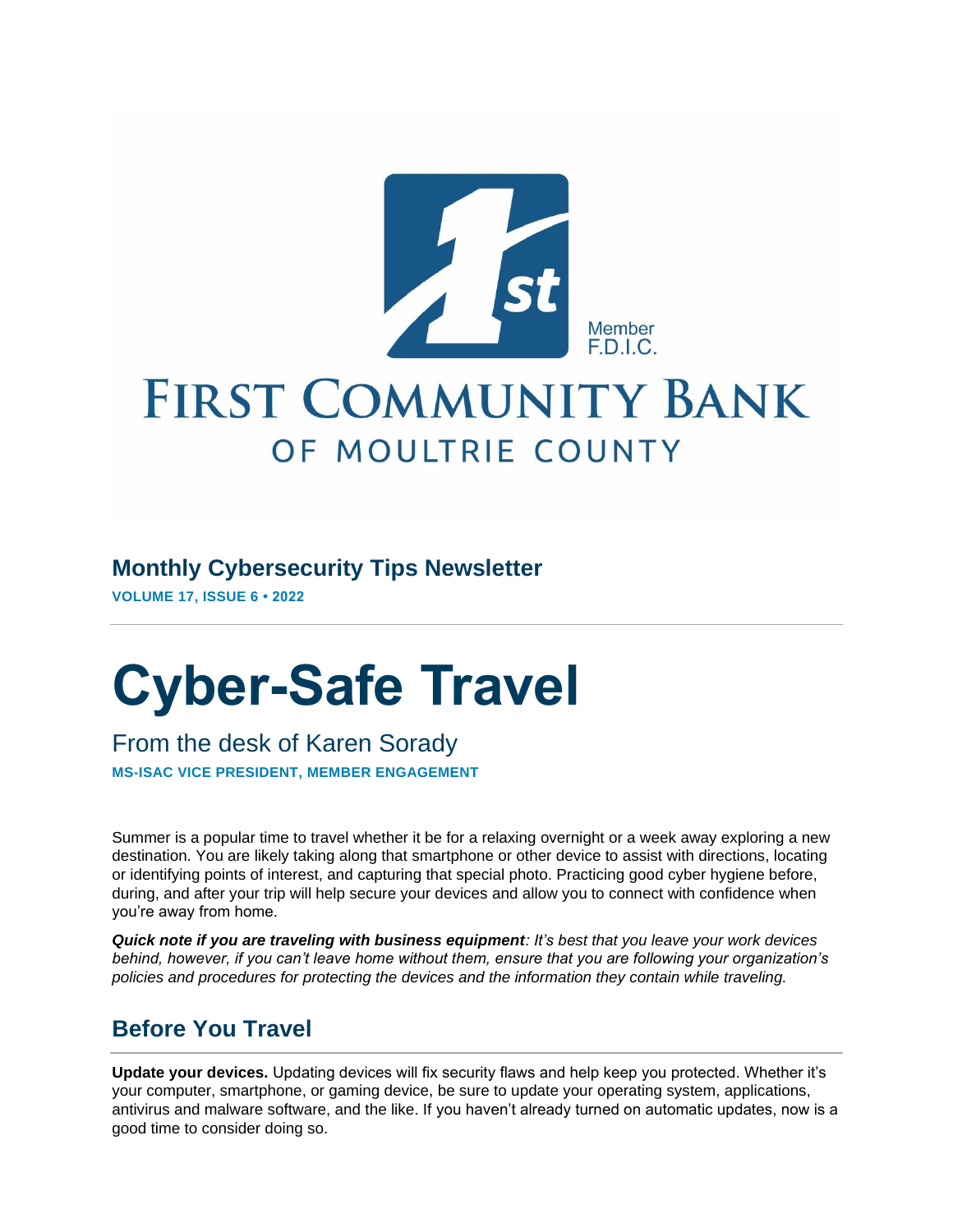**Back up your devices.** Back up information such as contacts, financial data, photos, videos, and other data in case a device is compromised during travel and you have to reset it to factory settings.

**Lock your device.** Make sure to lock your device when you are not using it. Set your devices to lock after a period of time and use strong PINs and passwords.

**Enable multi-factor authentication (MFA)**. Add an extra layer of protection so that the only person who has access to your account is you. For more information on MFA, see [https://www.cisa.gov/mfa.](https://www.cisa.gov/mfa)

# **During Your Travel**

**Guard your devices**. Your devices are valuable, but your sensitive information is as well. Always keep your devices close at hand and secure in taxis, security checkpoints, airplanes, rentals homes, and hotel rooms.

**Securely recharge**. Never plug your phone into a USB public charging station, such as those in the airport or in hotel room lamp or clock radio inputs, as these cannot be trusted. Malicious individuals can hijack your session or install malware on your device through those seemingly-harmless means. Always connect using your own power adapter connected to a power outlet.

**Delete data from your rental car.** If you connect your phone to a rental car for navigation or other purpose, be sure to securely remove the device so that other individuals do not have access to your address book, device name, text messages (hands free calling), or other sensitive information.

**Avoid public Wi-Fi.** While public networks are convenient, they are a security risk. Avoid connecting to public Wi-Fi unless absolutely necessary. Instead, consider using your phone carrier's internet connection or use your phone as a personal hotspot if your plan allows.

If you do need to connect to public Wi-Fi, verify with the establishment the name of the network and use a virtual private network (VPN), software that will encrypt your internet traffic and prevent others from stealing your data. Verifying the network name is important as often times malicious individuals create similar connection points with a slight misspelling, hoping you will instead connect to their network.

**Turn off auto connect**. While auto connect is enabled, devices will seek out and connect to available networks or Bluetooth devices. This could allow cyber criminals to access your device without you knowing it. Disable auto connect, Bluetooth connectivity and near field communication (NFC), like airdrop, so that you can select the network and you can control the connection.

**Limit what you share.** Limit the information you share on social media while on vacation and consider posting updates about your trip after you return. Revealing too much information while away can put you and others at risk. Criminals can gain useful information from such posts, like knowing you are away from your home. Scammers may even attempt to contact your family and friends with a variety of scam tactics. Additionally, consider setting your social media accounts to only allow friends to view your posts.

**Avoid the use of public computers**. Public computers such as hotel business centers and internet cafes are often poorly managed and provide minimal security protection for users. If you must use a public computer, do not enter any username or password on the computer and do not connect or transfer data via thumb drive/USB.

#### **When You Return Home**

**Shred your boarding pass and luggage tag.** Scannable codes on boarding passes and luggage tags include full name, date of birth, and passenger name record. These can also contain sensitive data from your airline record, like passport number, phone number, email address, and other information that you wouldn't want to share publicly. For this same reason, never post boarding passes on social media.

**Scan for virus and malware.** It's best to update your security software when you return home and scan for virus and malware to be sure your device has not been compromised while you were away.